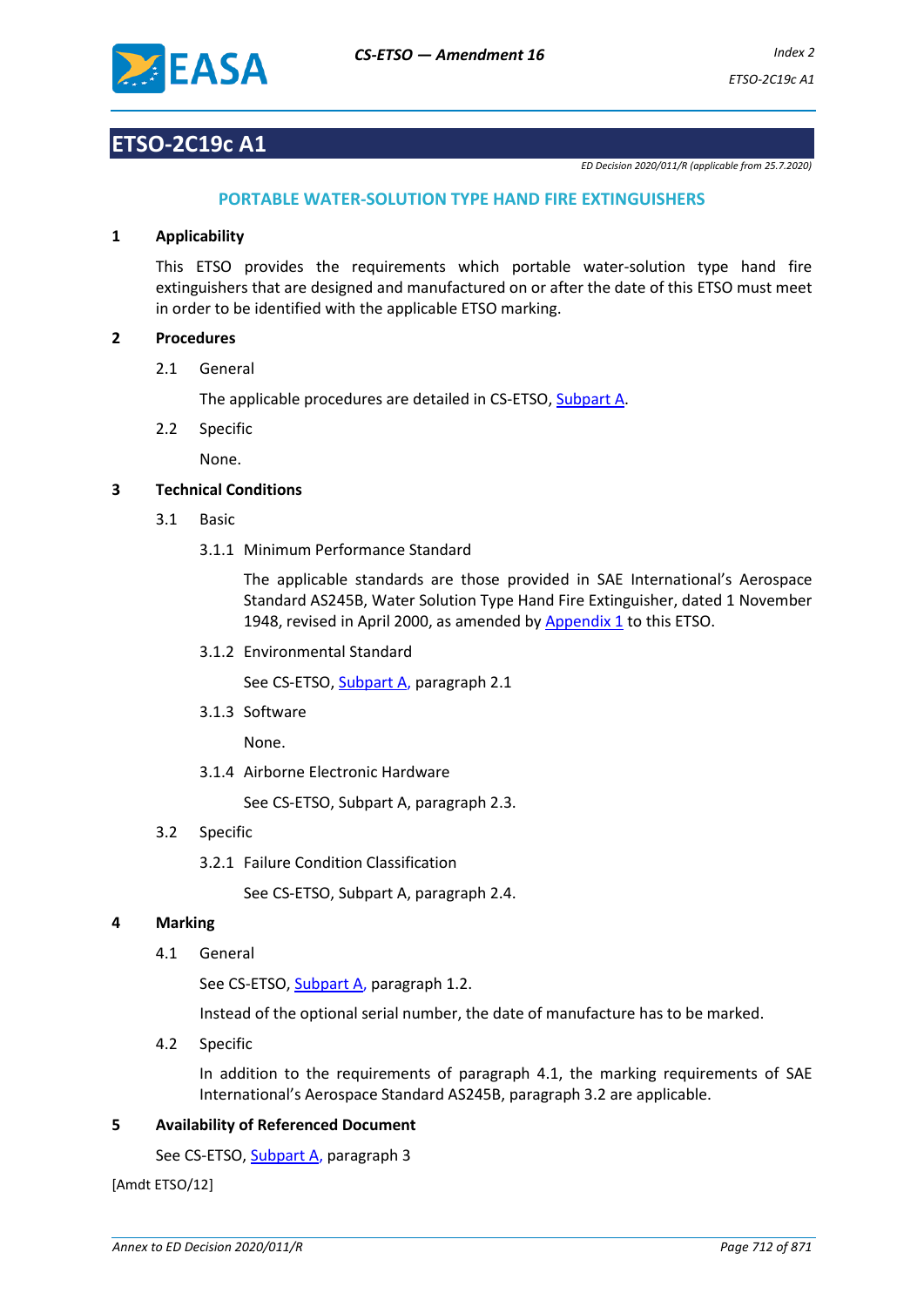

[Amdt ETSO/16]